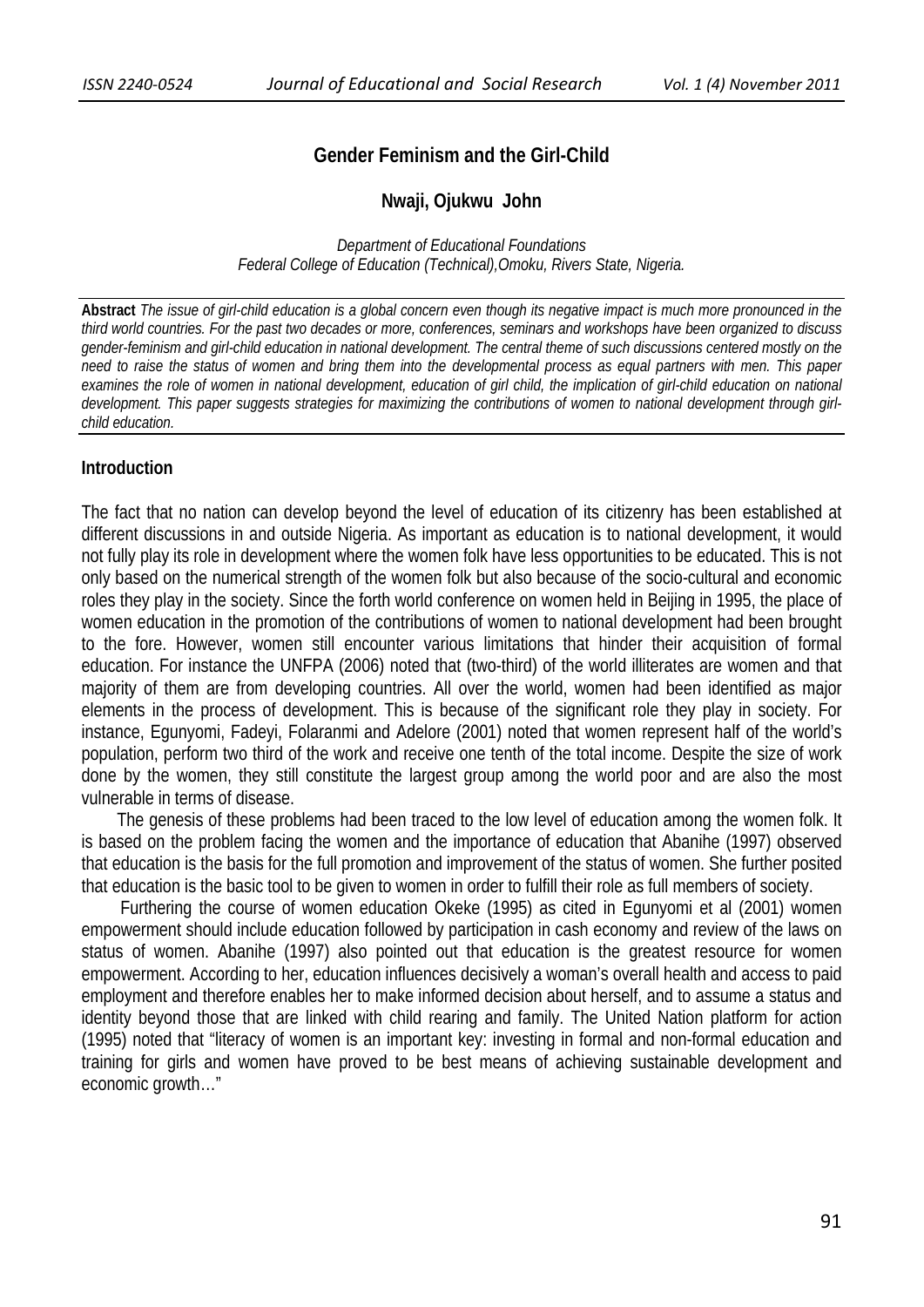# **Gender and Sex Defined**

Gender and sex are two different yet closely related terms. Since the 1970s, scholars in the field of sociology have called attention to the fact that a lot of discrimination that women face on the ground of their sex is baseless. Ogbondah (2003) gave a distinction between sex and gender defining sex as biologically determined and gender as socially determined Characteristics of men and women. It therefore means that whereas sex roles are biologically determined, gender roles are roles which a particular society has determined and assigned to each sex. In other words, sex role is a function which a male or female assumes because of the physiological or anatomical differences between the sexes.

 There are biologically determined roles which can be performed by only one of the sexes. For example the male impregnate the female and the female becomes pregnant, bears children, breast feeds the child. These roles are not exchangeable because they are biologically determined. (Adelore 2001). Sex roles are the same and universal in all societies of the world and can never change with history.

 Gender on other hand is socially constructed and transmitted during the process of socialization. Gender thus has socio-cultural and psychological rather than biological connotations. Okeke (1995) as cited in Egunyomi et al defined gender in terms of feminity and masculinity. According to him, masculinity characteristics in Africa for example include bread winner and head of family, strong vigilant and adventurous, never crises or displays emotions and engages in male's games such as wrestling. Feminine characteristics on the other hand include taking care of domestic chores, very emotional, engages in female games such as dancing.

 The examples given here can differ from society to society. They may change with history and can be performed by both sexes. In modern Nigerian society there are evidences of the traditional African gender stereotypes for example the husband is regarded as the bread winner and head of family. Men usually control Nigerian politics and thus govern and rule the country. Men are mostly captains of industry, commerce and banking. They work as generals in the army, engineers, pilots, while women work as teachers, nurses, secretaries, caterers etc. At the end of working day, husbands relax to watch the television, listen to radio or read newspapers, while wives look after the home and do all the domestic chores including the preparation of food for the husband.

 Gender stereotyping also permeates the school system, manifesting in both direct and subtle ways. Some school subjects including Science, Technology and Mathematics are tagged masculine while feminine subjects include Home Economics, Secretarial Duties and Literature. Most Nigerian textbooks and readers betray a gender bias in both language and illustration. Boys are generally portrayed as brave, intelligent, decisive and adventurous while girls are portrayed as shy and timid. Classroom interactions between teachers and pupils also favour boys to the detriment of girls, thus in mixed schools, class monitors and school captains usually appointed by teachers are boys. Most teachers in institutions of higher learning are males leaving girls without role models to inspire female students to achieve.

# **Education of the Girl-Child**

A child is a boy or girl from birth to the age of full physical development. Within this period the child is dependent on his parents or guardian for all basic needs of his or her life. A girl child is a female child (Ahiakwo, 2000). A girl child of today is a future woman and a mother, a home maker, a leader and a cobuilder of society.

 Education can be seen as an instrument that shapes an individual and enables him contribute effectively to his development and the development of the society (Eboh, 2001). Maduewusi (2001) sees education as key to development. Education is a very important and potent ingredient for changing a woman's life. Women education is acknowledge as the cornerstone of development and economic progress. Despite the above assertions, there seems to be discrimination against female education world wide. Odimegwu and Okemgbo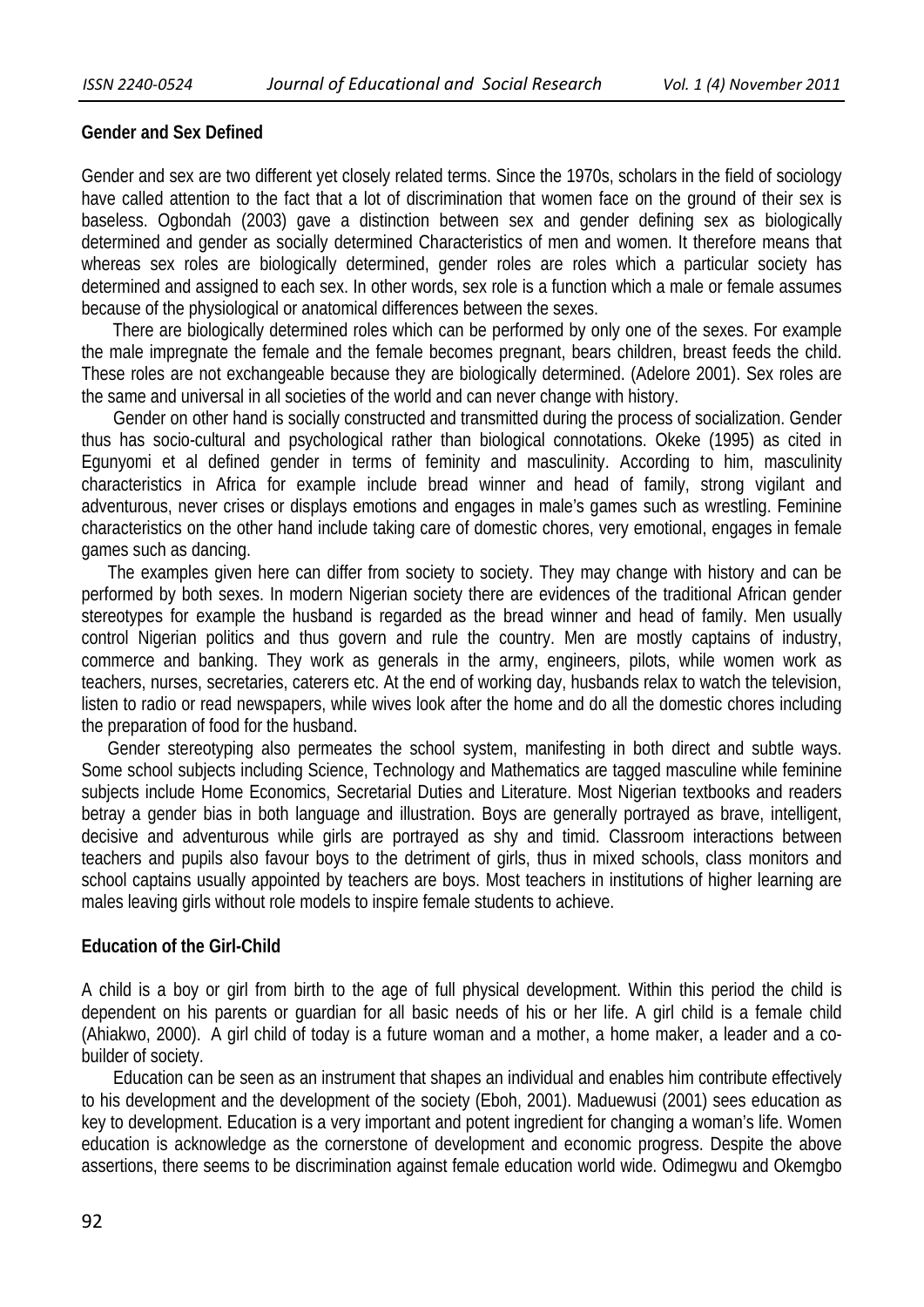(2000) observed that in Sub-Sahara Africa, societal and parental discrimination against girls in education is reflected in lower rate of social enrolment for girls. It is estimated that there are about 26 million girls out of schools and over 90% of Africa countries have lower female enrolment rates. (Fadere, 1999).

 In Nigeria, much effort has been made to improve women access to education. This is confirmed by Ogbondah (2003) who observed that educationally, the women have achieved a lot in the 1990s and the awareness have even extended to the rural women through the Better Life Programme for Rural Women and Family Support Enlightenment Programmes where the adult education programmes played a predominant role in educating the women fold who have been engaged in petty trading, business, subsistence farming, etc. Despite the efforts of the Federal Government to upgrade the rate of female enrolment in formal education and the improvement and achievement made by women, the rate of female enrolment as compared to that of male is still low.

 Between 1999 and 2005, there had been a steady increase of access in the UBE programme for both sexes, although this continues to be in favour of boys as could be observed in Tables 1-3 below:

| Year | Male       | Female     | Total      | Female |
|------|------------|------------|------------|--------|
| 1999 | 10,058,434 | 7,848,894  | 17,907,328 | 43.8   |
| 2000 | 10,738,029 | 8,413,413  | 19,151,442 | 43.8   |
| 2001 | 10,583,411 | 8,457,812  | 19,041,223 | 44.4   |
| 2002 | 11,015,011 | 8,791,071  | 19,806,082 | 44.4   |
| 2003 | 14,366,513 | 11,338,280 | 25,704,793 | 44.1   |
| 2004 | 11,824,494 | 9,571,016  | 21,395,510 | 44.7   |
| 2005 | 12,189,073 | 9,926,359  | 22,115,432 | 44.9   |

**Table 1: Primary School enrolment by gender 1999-2005.**

**Source: Federal Ministry of Education Statistics, Abuja 2007.**

**Table 2: Junior Secondary School enrolment by sex 1999-2005**

| Year | Male      | Female    | Total     | Female |
|------|-----------|-----------|-----------|--------|
| 1999 | 1,143,080 | 1,042,894 | 2,185,974 | 47.7   |
| 2000 | 1,264,903 | 1,012,388 | 2,277,291 | 44.5   |
| 2001 | 1,431,633 | 1,148,535 | 2,580,168 | 44.5   |
| 2002 | 1,746,909 | 1,203,828 | 2,950,737 | 40.8   |
| 2003 | 2,083,699 | 1,600,945 | 3,684,644 | 43.4   |
| 2004 | 1,972,637 | 1,535,291 | 3,507,928 | 43.8   |
| 2005 | 1,984,387 | 1,339,776 | 3,624,163 | 45.2   |

**Source: Federal Ministry of Education Statistics, Abuja 2007.**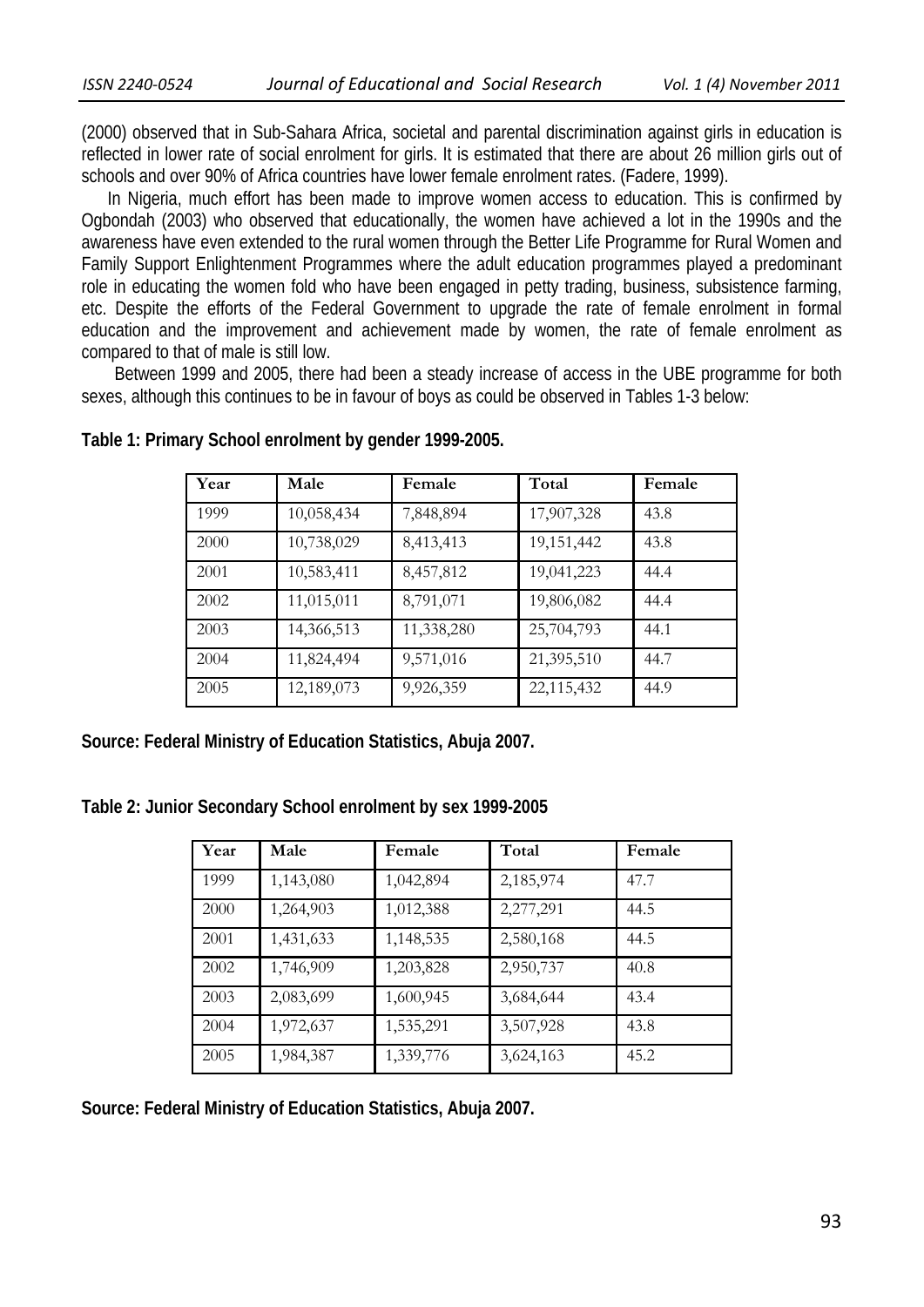| Year | Male      | Female    | Total     | Female 1999 |
|------|-----------|-----------|-----------|-------------|
| 1999 | 903,528   | 755,083   | 1,658,611 | 45.5        |
| 2000 | 997,227   | 829,827   | 1,827,054 | 45.4        |
| 2001 | 1,115,360 | 905,577   | 2,173,533 | 41.7        |
| 2002 | 1,201,219 | 972,314   | 2,173,533 | 41.7        |
| 2003 | 1,579,165 | 1,247,634 | 2,826,799 | 44.1        |
| 2004 | 1,567,011 | 1,204,623 | 2,771,634 | 43.5        |
| 2005 | 1,559,038 | 1,214,380 | 2,773,418 | 43.8        |

### **Table 3: Senior Secondary School enrolment by sex 1999-2005**

# **Source: Federal Ministry of Education Statistics, Abuja 2007.**

If it is a fact that women contribution to national development is indispensable and education is known to be a veritable tool for individual and national development, why the so much disparity in gender enrolment in all levels of education?

### **Barriers to Girl-Child Education**

Certain factors have been identified to be responsible for this disparity which discriminate against girl-child in education. Eboh (2001) noted that these factors have resulted in lower female enrolment rates at all levels of education and their lower educational achievement. Some of these factors are cultural and traditional practices, home background, religion and poverty.

 Omolewa (2008) opined that society and its cultural beliefs are not helping matter. She noted that some Nigeria societies believe that women should not be seen or even heard and access to education will make them to be heard or seen. Others believe that educated women do not make good housewives or mothers. Some fear that they may not even get husband to marry them. All these have provided excuses for parents not to invest in their daughters' education, instead they are sent out for early marriage. Traditional burden imposed on women and the belief that tradition must be up held also limit females access to education. Amao-Kehinde (2001) observed that girls between the ages of 6-12 years tend to be given more responsibilities than boys. Time spent on household duties reduces study time for young girls. For adult women, being saddle with housework and children find little time or feel too exhausted to attend adult literacy or other education programme (Omolewa, 2006). Some parents also create disparity in the home by saddling the girls with work which will not give them enough time to read all in the name of preparing her for her role in the kitchen (Omolewa, 2008). In some parts of the country where female seclusion is practiced, women have less access to education because many parents feel reluctant to send their daughters to school.

 In Nwankwo's (1999) view, home background can make or mar the child. In some families according to him, preference is still given to the schooling of boys to that of girls. To some families, Nwankwo noted that there is little or no point spending their money educating women since they are often considered as other people's property. Thus, it is believed that there is no need to make sacrifices to send the girl child to school. This actually affects national development, considering the high population of female in Nigeria (Maduenwusi, 2001).

 Nwankwo (2007) also noted that sometimes, when parents could not cope with economic pressures in the home women (girls) will be withdrawn from school to give way for the boys who are regarded as the breadwinners. Eboh (2001) observed that the girl-child is used most often to fight poverty in the family by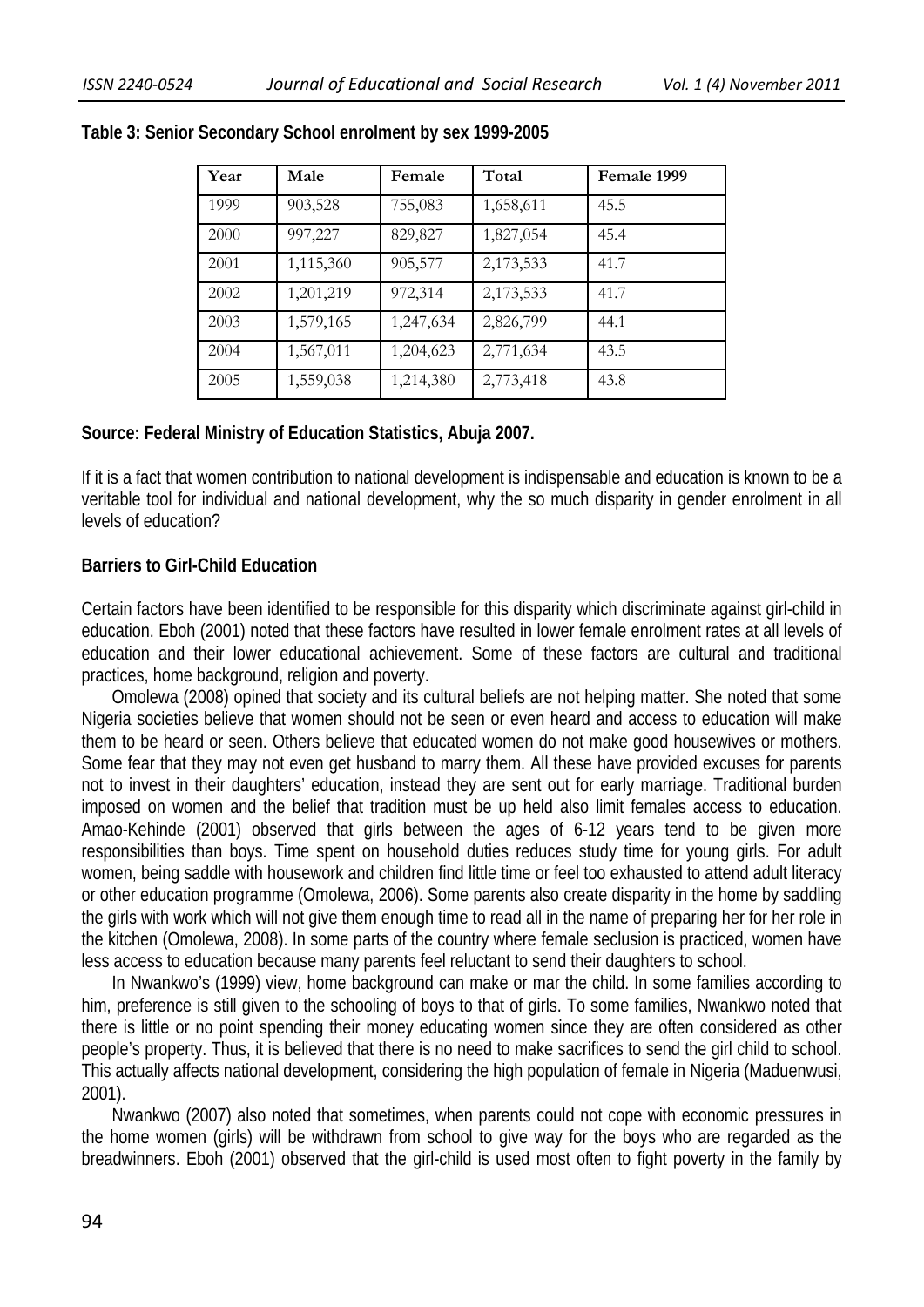withdrawing them from school to do street hawking, prostitution or begging or given out in early marriage. Ezema (1999) pointed out that men are ever anxious to get their daughters married off in order to use the bride prize to solve problems.

 This does not only prevent females from achieving self-fulfillment, it also impedes the progress of the society. For the women to participate and utilize fully their potentials in national development, they should be given more opportunities to have access to education.

#### **Implication of Girl-Child Education in National Development**

The future of the society or nation lies in the hands of mothers who are the first teachers of their children. The girl-child is the future mother who moulds or builds the nation through the children she brings up. Eboh (2001) opined that the way she cares for the child determines what kind of person the child becomes and the kind of person the child becomes (emotionally) is directly related to his or her contribution to societal development.

 Education has made women to know that health is wealth and for this reason educated mothers strive to bring up healthier children. They make maximum use of medical services available to them for the benefit of their households. Education has made women to take better care of them and to produce the number of children they can take care of spacing them as they want. Education has made women understand the importance of keeping home environment clean. The environments of many homes in the society now are kept very clean and this has contributed to the good health many people are enjoying these days.

 There is awareness now on some of the cultural practices which denied children and mothers of nourishing foods which likely contributed to some deficiency diseases children were suffering in the past. Such cultural practices that eggs make children steal and therefore children should not be given eggs or that pregnant women should not eat snail because it makes them give birth to children that produce much saliva or that only the head of the family should eat the lion share of meat or fish used in cooking food while the women eats very little or not at all and children to eat without meat or fish is no more upheld.

 Many decades ago, almost all women were full time house wives except those that were involved in farming activities. In recent times however, educated women are competing with their male counterparts in labour market and are contributing immensely to the economic advancement of their families and the nation. Most educated women are more interested in their children education. They want their children to do better academically than they did.

 Women are now found in high positions such as managerial positions, administrative positions, politics, lecturing, banking, etc, combining these with their roles as mothers, wives and home makers. In fact, it is education that empowers these women to be able to play all these roles. If a girl-child today is given good education she will be a good mother, a good wife, an important member of the community and a good nation builder. This is why Aloh (1999) noted that educating women is the greatest investment any nation can provide to ensure national development considering the diverse roles women play in the society. This confirms the truth of the saying "train a man and you train an individual but train a woman and you train a nation". Ipaye (1986) observed that expansion of educational opportunities be made available for girls. He advised that the magnitude which points to the girls as the inferior sex has to be changed since it had affected people's opinion about the educational opportunities provided for the females.

#### **Nigeria's Commitments to Gender Equity in the School System**

The Federal Government of Nigeria has taken a very strong position on the general principles of equality and human rights. Section 18 of the 1999 Nigeria constitution, dealing with the functional principles of state policy reflects Nigeria's commitment to equal educational opportunity and specifies that: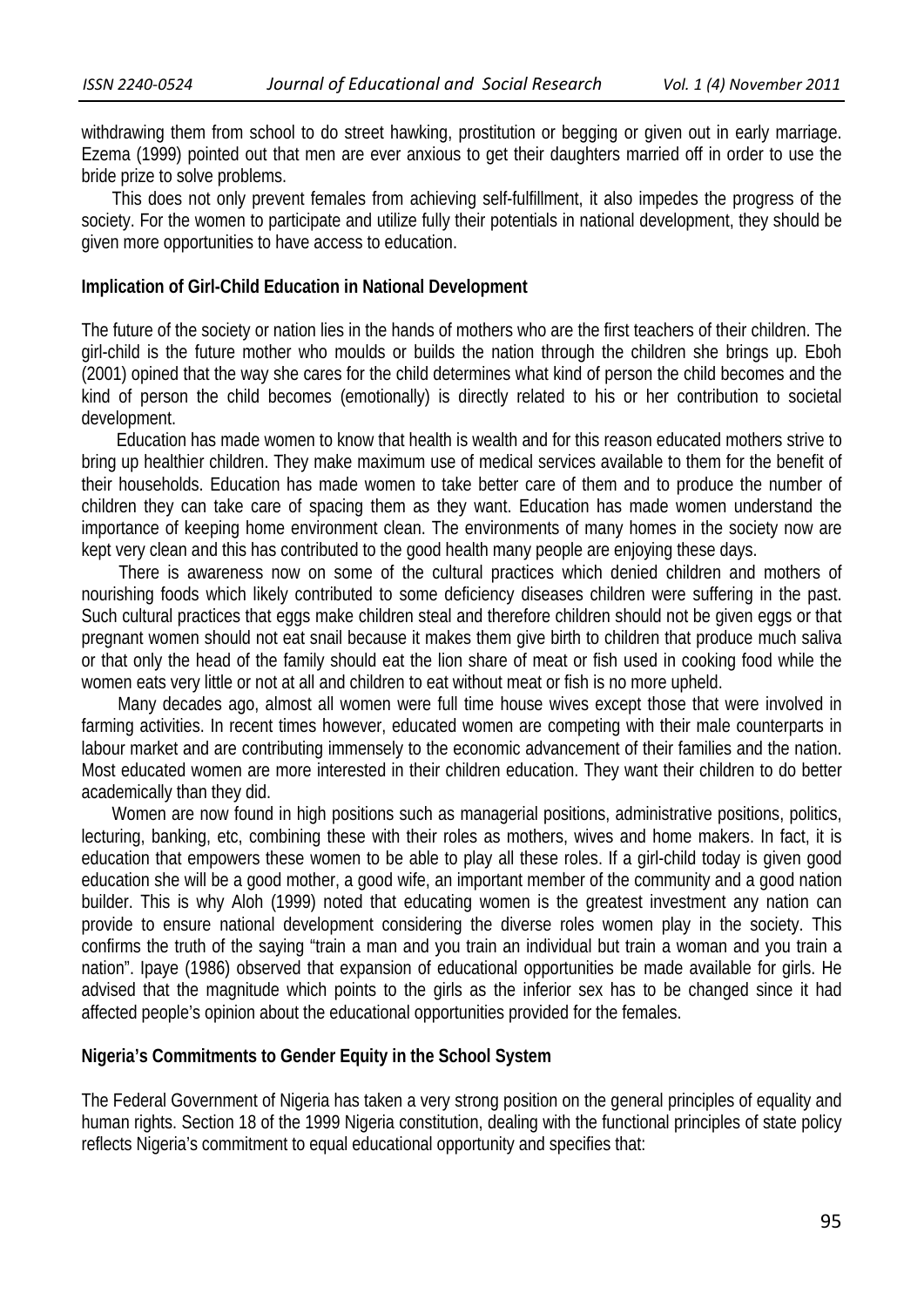*Government shall strive to eradicate illiteracy and to this, government shall as and when practicable provide: free, compulsory and universal primary education, free university education and free adult literacy programme.* 

 In the same vein, the revised edition of the National Policy on Education (2004) stipulates that Nigeria's philosophy of education is based on the integration of the individual into a sound and effective citizen and equal educational opportunities for all citizens of the nation at the primary, secondary and tertiary levels. The Nigerian government is signatory to the UNESCO convention against discrimination in education. Article 10 of the convention states that parties should:

*Take all appropriate measures to eliminate discrimination against women in order to ensure to them equal rights with men in the field of education, which includes some curriculum, examination and standards for teaching and scholarship… including life long education, equal participation in sports and elimination of stereotypes content.*

In the year 1980, Nigeria government was signatory to Lagos plan of Action which put particular importance on female education and the role of women in development process. The Federal Government of Nigeria is also party to the convention on the Rights of the child (adopted by UN General Assembly in 1989), and the Declaration of the world summit for all which underscored the principles of equal rights of girls to education (FGN, 2004).

 The OAU International Conference on Assistance to African child (November, 1992) which the Nigeria government was party to, reaffirmed the commitment of the children's summit and the World Conference on Education for African Girls. The world summit for children calls for an end to gender apartheid. Nigeria, moreover, took part in the Pan African Conference on Education of Girls and the Ouagadougou Declaration which, among other things, called upon governments "to give priority to equity (and equality) and to define a target improving girls education within the framework of national development plans (UNESCO/UNICEF 1993).

 The Nigerian government has also ratified both the International Conventions of Civil and Political Rights and the International Conventions on the Elimination of All Forms of Racial Discrimination against women, popularly referred to as Women's Convention. By ratifying Women's convention, it implies that Nigeria recognizes that gender inequality exists and it promises to generate the necessary political will to redress all forms of discrimination based on sex. Article 2 of the charter on Women's Convention Commits all parties to:

 *Pursue by all appropriate means without delay a policy of eliminating discrimination against women and to this end undertake:* 

- *(a) To embody the principles of the equality of men and women in their national constitutions or other appropriate means, the practical realization of this principle;*
- *(b) To adopt appropriate legislative and other measures, Including sanctions which are appropriate prohibiting all discrimination against women.*
- *(c) To establish legal protection of the rights of women on equal basis with men and ensure through competent national tribunals and other public institutions the effective* protection of women against any act of discrimination.

Although the signing and ratifying of international instruments do not themselves guarantee gender equality, they never-the-less provide a point of reference for the mobilization of efforts directed towards ensuring the achievement of equality in education. They also reflect a commitment to support women's struggles for ensuring gender equity in all spheres of life.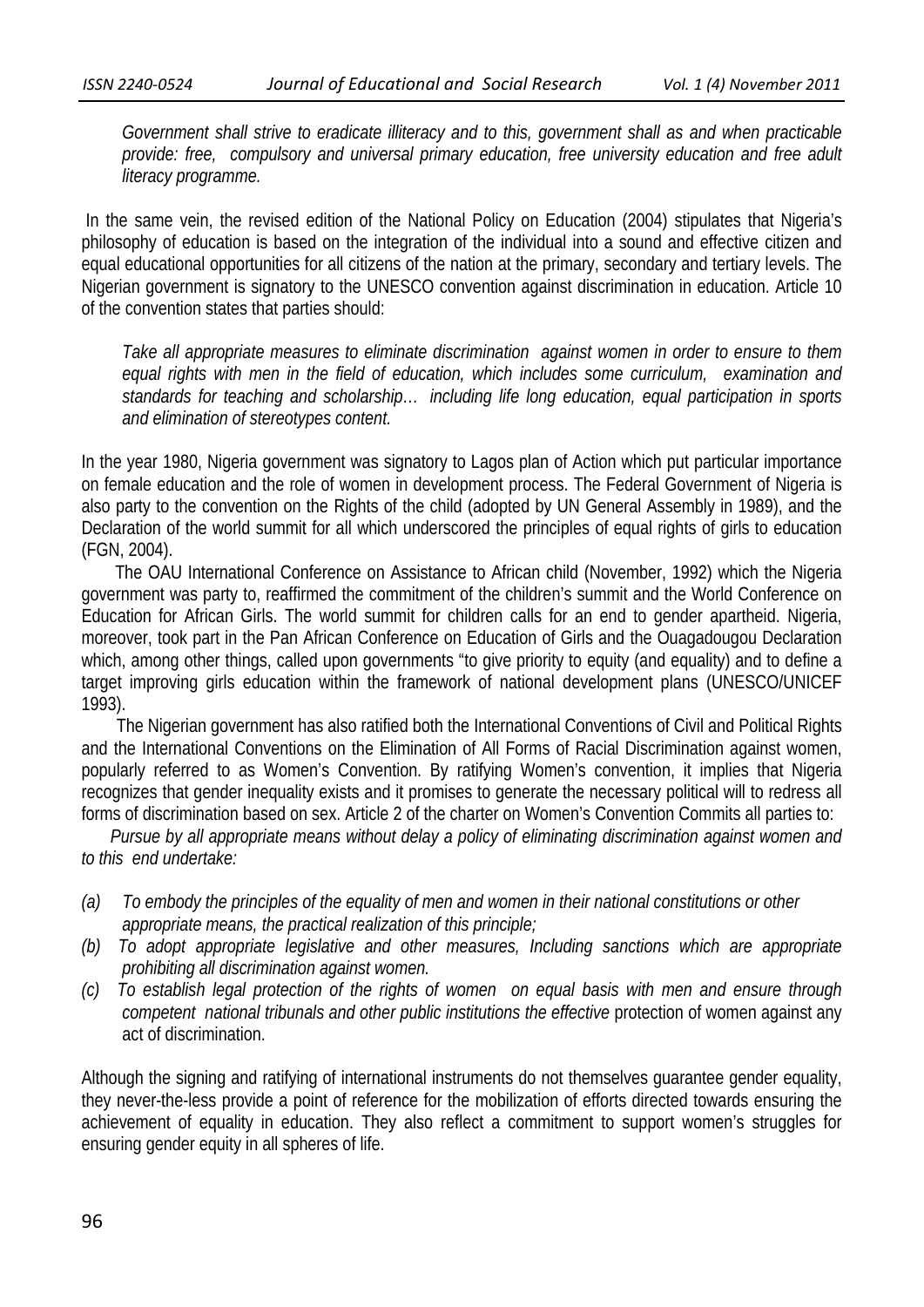# **Conclusion**

We have established in this presentation that education is a vital force for development and that the uneducated and under-educated girls in Nigeria are robbed of the opportunity to improve their lives and contribute maximally to our national development. The implication is that the uneducated Nigeria women have been denied of their fundamental human rights. Remarkable efforts had however, been made by the Federal Government of Nigeria through its political commitment and educational programmes at ensuring gender equity in the formal school system. The Nigerian government nevertheless, as a matter of urgency should workout large scale educational activities and strategies for the promotion of women education.

# **Recommendation**

1) Illiterate fathers should be made to understand other roles of their female children in National development other than bearing and rearing of children. It is believed that the illiterate father have majority of the female population since the illiterates form the majority of Nigerian population.

2) Government should make provision for educational materials, school meals, uniforms, to make free education truly free to girls from poor homes.

3) Empowering NGOs and Local Communities, women organization and PTA for advocacy, programme development and execution in favour of girls.

4) Engaging successful women as "role models" to organize talk shows, counseling and discussion groups in their localities.

5) Providing gender awareness training for teachers and teacher trainers.

6) Discouraging trafficking and sexual exploitation of girls.

7) Ensuring that girls who dropout of school as a result of pregnancy are provided opportunity to continue with their education after delivery.

# **References**

Abanihe, I.M. (1997). Women Education and Structural Adjustment in Nigeria. in Garba, P.K., Akanji, P. and Abanihe, I.M. (eds) Women and Economic Reforms in Nigeria. Ibadan: Women Research and Documentation Centre.

Ahiakwo, B.A. (2000). The Effects of Child Abuse and Neglect on Family Advancement. JOWICE, (4) 49-52.

Aloh, J.N. (1999). Home Economics: A Tool For Effective Participation of Women in National Development. JOWICE Vol. 3, 79-83.

Amao-Kehinde, A.O. (2001). Educating the Nigeria Girl-Child for the 21st Century. JOWICE Vol. 5 Pp. 49.

Eboh, B.C. (2001). Mothers' Contribution, Educational Attainment, And Children Emotional Attainment and Children Emotional Development.

In Anyakoha, E.U. (ed) Research Imperative and Challenges for Home Economics in Nigeria. Pp. 347

Egunyomi, D.; Fadeyi, T.; Folaranmi, F. and Adelore, F. (2001). Women Education and Development. In Okedara, J.T, Anyawu, C.N and Omole, M.A. (eds) Rethinking Adult and Non-Formal Education. Ibadan: Stirling-Horden Publishers.

Ezema, P.N. (1999). Self-Reliance: A Panacea for Women Empowerment. JOWICE Vol. 3 Pp. 75.

Fadere, G.M. (1999). Meaningful Vocational Education for Women Active Participation in the Next Millennium. JOWICE, Vol. 3 Pp. 65. Federal Republic of Nigeria (2004). National Policy on Education. 4<sup>th</sup> Edition. Lagos: NERDC Press.

Ipaye, T. (1986). Educational and Vocational Guidance: Concepts and Approaches. Ife: University of Ife Press.

Maduewusi, E.J. (2001). The Challenges of Children's Education: The Role fo the 21<sup>st</sup> Century Women. JOWICE Vol. 5 Pp. 5.

Nwankwo, J.N. (1999). Women, Farming and Education: Implication for Participation in Nation Building. JOWICE Vol. 3 Pp. 105.

Odimegwu, C.O. and Okemgbo, C.N. (2000). Socio-Cultural Context of the Girl-Child in Abakiliki, Nigeria. African Journal of Social Policy